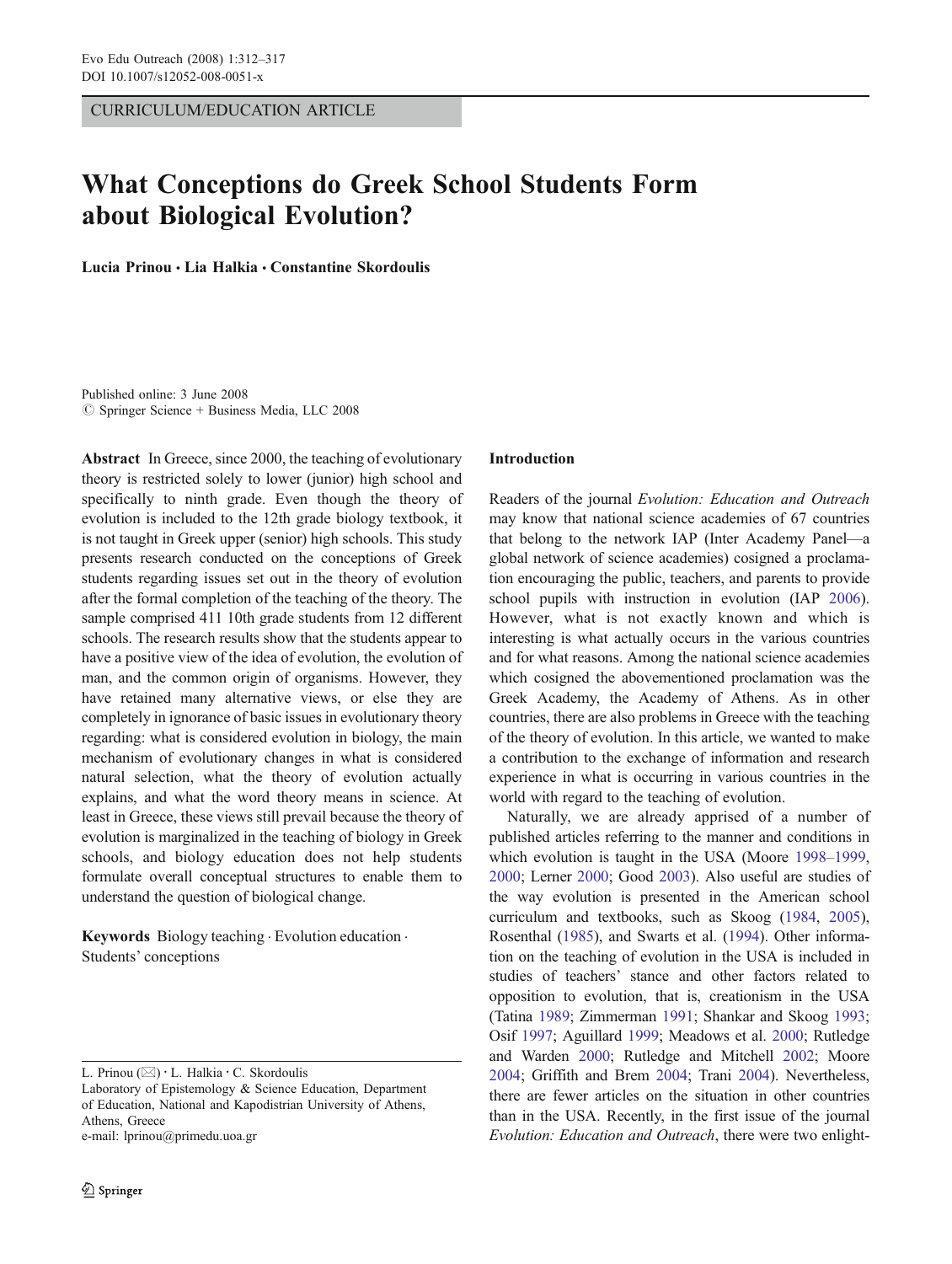ening references to creationism in Germany (Kutschera [2008\)](#page-5-0) and the creationist teaching in science at schools in the UK (Williams [2008\)](#page-5-0). Also informative was an article on the views of Scottish biology students regarding the teaching of evolution (Downie and Barron [2000\)](#page-5-0). In Spain, Barberá et al. [\(1999\)](#page-4-0), in a survey of the Spanish biology curriculum during the twentieth century, refer among other things to pressure exerted by various social groups in the past aimed at influencing the curricula in such a way as to restrict the teaching of evolution. Moreover, Swarts et al. ([1994](#page-5-0)) in their comparison of American, Chinese, and Soviet biology textbooks found that while textbooks in the USSR did have an emphasis on evolution, they neglected other issues. In comparison, Chinese textbooks introduced a far smaller number of issues, while American textbooks presented a large variety of evolutionary issues.

In Greece, since 2000, the teaching of evolutionary theory is restricted solely to lower high school (or junior high school, i.e., from grades 7 to 9) and specifically in the ninth grade. It is the final chapter in the ninth grade biology textbook.

The theory of evolution is not taught at all in upper high school (or senior high school, i.e., from grades 10 to 12); the theory is included only in the 12th grade biology curriculum. Although a chapter on evolution, the final chapter, is included in the 12th grade biology textbook, it is not taught to Greek students. That is due to the fact that what is taught or not taught in the 12th grade does not depend on what is in the school textbook but on what the schools' central administration decides to be the material on which the students are to be examined in the general examinations at the end of the school year for the 12th grade. For reasons that have never been explained, after 2000, according to a ruling issued every year, setting out the material on which students are to be examined, the chapter titled "Evolution" is excluded and therefore not taught. In effect, that means that the theory of evolution is not seen as an important chapter on which students should be examined for entry to university. Therefore, even though the theory of evolution is included in the textbook and the famous title of the article by Dobzhansky ([1973\)](#page-5-0), "Nothing in biology makes sense except in the light of evolution," is found on the title page of the chapter on evolution in the 12th grade biology textbook, it is not taught in Greek upper high schools. Therefore, students graduate without having been taught evolutionary theory in upper high school at all. We have written about this problem and talked about it in the press, as for example in the article, "The theory of evolution in Greek schools" in the English edition of a Greek newspaper (the daily newspaper Kathimerini) issued with the *International Herald Tribune* (February 11–12, 2006).

As for the existence of evolutionary concepts in the curriculum and textbooks of classes below ninth grade, (as shown in the study by Prinou et al. [2007\)](#page-5-0), this is restricted and fragmentary. In the textbooks there are some isolated references to concepts such as the "adaptation" of organisms but they are given very cursory treatment. Overall, the evolutionary approach to the examination of organisms is generally absent.

Under such circumstances, it was very interesting to observe what Greek school pupils think about issues dealt with in evolutionary theory. This article therefore presents the conceptions formulated by pupils in secondary education in Greece, after the formal completion of the teaching of evolutionary theory.

#### Methodology

The research instrument used was a questionnaire consisting of open-ended questions and multiple choice questions. The latter offered four possible responses "Absolutely agree," "Probably agree," "Absolutely disagree," "Probably disagree," as well as "Don't know, no reply."

Regarding the selection of issues to be investigated, as well as the choice and combination of questions, reference was made to the relevant bibliography on evolution as well as other research into views and difficulties with the issues and concepts of evolutionary theory (Lucas [1971](#page-5-0); Clough and Wood-Robinson [1985;](#page-5-0) Halldén [1988](#page-5-0); Brumby [1979,](#page-5-0) [1984](#page-5-0); Bishop and Anderson [1990;](#page-5-0) Rutledge and Warden [2000](#page-5-0)). The students were not told at the beginning that the questionnaire concerned the theory of evolution, and the open-ended questions were presented first.

At the end of the questionnaire, the students were asked to evaluate whether they had been taught about evolution in previous grades on a scale of  $1$  (=not at all), 2, 3, and 4 (=very much) and whether they had understood the theory of evolution on the same scale of 1 (=not at all) to 4 (=very much).

The sample comprised 411 students (52.9% girls, 47.1% boys) from 12 different schools in Attica and the provinces. They were taken from the tenth grade, since the ninth grade is the last grade in which Greek school students are taught evolutionary theory, as referred to above.

The SPSS statistical program (SPSS version 13) and content analysis were used to process the questionnaire replies.

## Results

## On Evolution

A large percentage of students appear to generally accept the concept of evolution, as indicated by their replies:

– 77.6% of students were aware that "The species living today are the result of evolutionary processes that have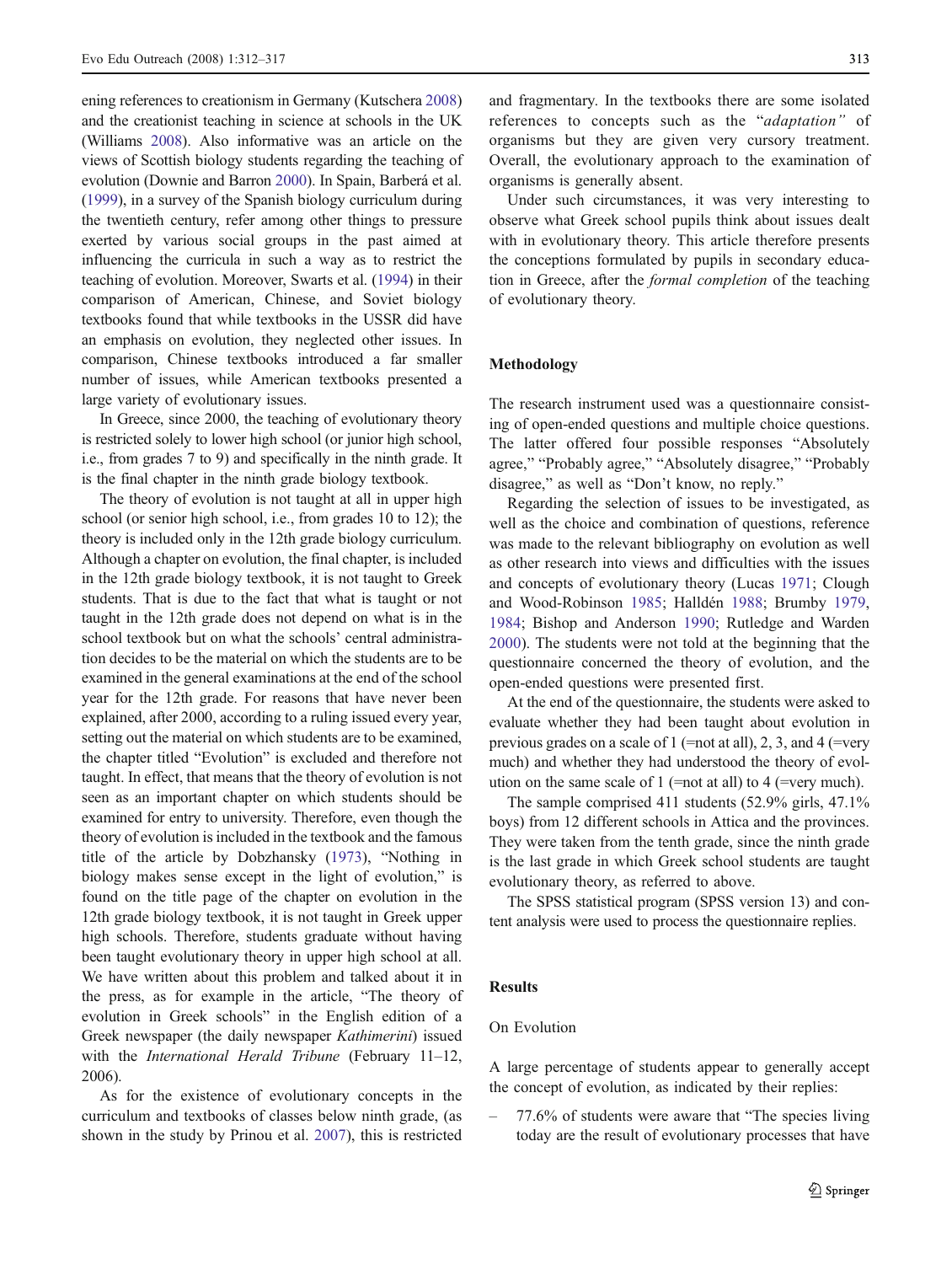been occurring for millions of years 11.7% were not aware of that, and 10.7% responded with "Don't know/ No reply."

- 89.3% disagreed with the statement: "All organisms appeared at the same time." Just 5.4% of students agreed and as many responded with "Don't know/No reply."
- 86.2% disagreed with the statement "Millions of years ago there were exactly the same species of plants and animals as those living today." Just 8.8% absolutely agreed, and 5.1% responded with "Don't know/No reply."
- 63% of students disagreed with the statement: "No species of animal that has lived on earth had become extinct by the time man appeared"; 18% agree, and 19% responded with "Don't know/No reply."

## On the Origin of Man

For the origin of man, 58.6% accepted that "Man has evolved from 'lower' forms of life." However, 21.9% of students do not accept that, and 19.5% responded with "Don't know/No reply."

On the Common Origin of Organisms

For the common origin of organisms, 53.3% of students accepted the view that "All species of organisms are descended from a common ancestor in the distant past." This view is not accepted by 30.4%, while 18.7% responded with "Don't know/No reply."

On the Coexistence of Humans and Dinosaurs

For the coexistence of humans and dinosaurs, 46.7% of students disagreed with the phrase: "At one time, people co-existed with dinosaurs"; 34.5% thought they had, and 18.7% responded with "Don't know/No reply."

"Theory: Since There is No Evidence"

Only 24.1% of students disagreed with the phrase: "Evolution is called a theory because there is no evidence for it"; 42.1% agreed with this view, and 33.8% responded with "Don't know/No reply."

"How Did Life on Earth Begin?"

Only 13.2% of students do not accept that "Evolution is a theory that explains how life began on earth"; 69.6% agree that "evolution is a theory that explains how life began on earth," and 17.3% responded with "Don't know/No reply."

The correlation of students' replies as to the extent to which evolution was taught in previous classes and how they deal with the concept that "evolution is a theory that explains how life began on earth" proved to be statistically significant with  $\chi^2$ =17.687, BE=6, and p value 0.007< 0.05 and showed that only 9.7% and 6.8% of the students who evaluated their lessons in evolution correspondingly with 4 (very much) and 3 disagreed that "evolution is a theory that explains how life began on earth."

How Do Students Believe that Changes Occur? Do They Think of Using Natural Selection in Order to Explain Them?

The students were asked to decide which explanation they would give to the following questions:

## First Open-ended Question

"On the news it is announced that: 'When insecticides were first sold they were very effective in eliminating flies and mosquitoes. Today, nearly 30 years later, insecticides are much less effective.' How would you explain that?"<sup>1</sup>

The following answers were given:

A large percentage of students in the sample (41.4%) believe that organisms, in this case insects, being subjected to an environmental factor, in this case insecticide, "reacted"—all together—acquiring a new quality, e.g., immunity, antibodies, defense, protective measures, etc.

Some of the students (20.2%) believe that the organisms were "transformed" from nonresistant to resistant because they "became accustomed, adapted, got used to… mutated… etc."

Others (3.4%) treated the organisms in an anthropocentric manner. For example: "The insects learn to… know…, feeling threatened, find ways to protect themselves."

Yet others (15.6%) cited other reasons, e.g., that "insecticides are less effective (e.g. in the interests of the manufacturers, or in order to be less harmful to people, etc."

Of the students, 19.4% gave answers that reiterated the question or did not reply at all.

#### Second Open-ended Question

"On an island subjected continually to strong winds, there is a species of insects that are wingless—that is to say having small to atrophied wings, not suitable for flight. That feature helps them not to be carried away by the winds into the sea, where they would drown. Can you give an

 $<sup>1</sup>$  A similar question which was first found in Brumby's ([1979,](#page-5-0) [1984\)](#page-5-0)</sup> research, but it is also referred in contemporary textbooks.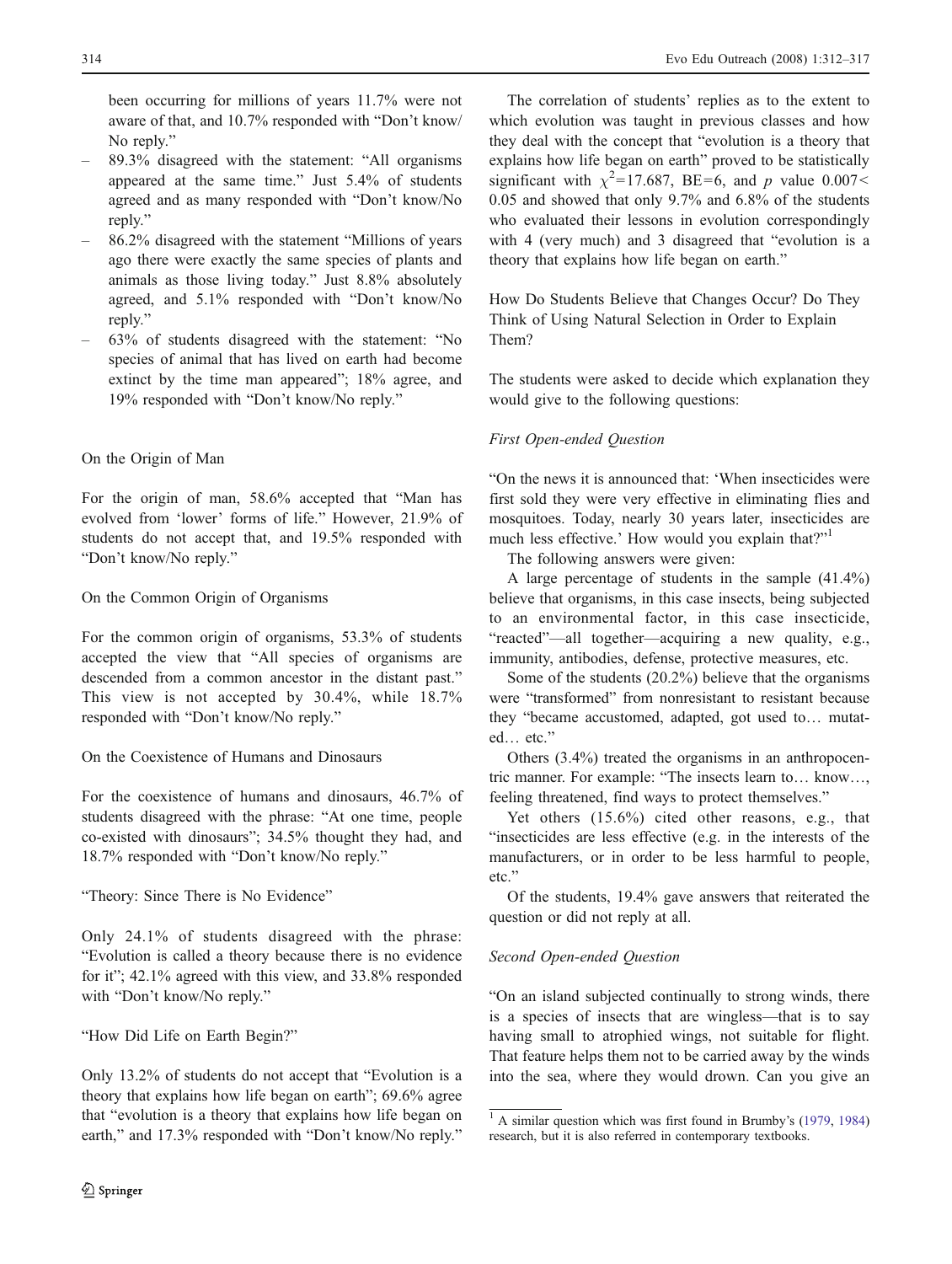explanation as to how that species of insect came to live on the island?"

The following answers were given:

The students believe that all organisms, taken as a unified whole of almost identical individuals, have changed or been transformed to acquire a feature that enables them to live in the specific environment, either because

- Their bodies were formed in accordance with the requirements for survival in their environment, it "happened" naturally…, were created in that way so as to… etc. (27.6%)
- Or because the insects adapted to their environment to..., they evolved to adapt, etc.  $(22.1\%)$
- Or that "their wings atrophied because they stopped using them, etc."  $(9.5\%)$

A small percentage (7.4%) of students replied that "the insects were born like that – there were also insects with wings but they died out…" while a considerable percentage (33.3%) reiterated the phrasing of the question, did not reply at all, or did not know, etc.

New Characteristics and the Invocation of the Concept of "Need"

In addition, the majority of students believed that new features emerged in the organisms out of need: 59.3% agreed that "new features appear in organisms because they need them in order to survive," while 24.1% did not know or did not reply. Only 16.6% did not accept this view.

A correlation of the answers in the open question  $(a_1)$ , "organisms' bodies were formed in accordance with the need to survive," or that  $(a_2)$  "organisms adapt themselves" according to their environment" and (b) the view that "new features appear in organisms because they need them…" proved to be statistically significant with  $\chi^2$ =15.953, BE= 8, and  $p$  value 0.043 < 0.05 and showed that:

A large percentage of students  $(a_1)$ , 62.3% of those who believe that "the bodies of organisms were formed in accordance with the need to survive" and  $(a_2)$ , 70.3% of those who believe that "insects adapt to their environment," that is, those who did not reply in a scientific manner to the open-ended question, believe that "new features appear in organisms because they need them in order to survive."

## What is "Chosen" in Natural Selection?

The students have a completely different perception than the scientific view as to how natural selection operates. They take the simplistic view that natural selection is the process in which stronger individuals are favored. Only 23.6% disagreed with the view that "in the struggle for survival natural selection favors the stronger individuals."

Sixty-three percent of the students accepted that view, and 13.4% either said they did not know or else they did not reply.

Evolution refers to changes in populations—not individuals

Finally, the students believed that biological evolution refers to changes in individuals, not populations. Only 26.8% of students were aware that "evolution refers to changes in populations – not individuals"; 46.7% disagreed with this claim, and a considerable percentage of 26.5% either did not know or did not reply.

- The correlation of students' replies (a) as to "to what extent they had been taught evolution in previous classes" and (b) the view that "evolution refers to changes in populations, not individuals" proved to be statistically significant with  $\chi^2$ =26.720, BE=6, and p value  $0.000<0.05$  and showed that:
- 71% of the students in the sample who evaluated their previous lessons in evolution with 4 (=very much) and about half—49.6%—of the students in the sample who evaluated their lessons in evolution with 3 disagreed with the scientific view. That is, they believe that evolution concerns changes in individuals; they do not know that evolution refers to changes in populations.
- The correlation of students' replies in the sample (a) as to "how far they have understood the theory of evolution" and (b) how they deal with the view that "evolution refers to changes in populations and not individuals" proved statistically significant with  $\chi^2$ = 29.545,6, and  $p$  value 0.000 < 0.05 and showed that:
- Only 32.3% of the students in the sample who evaluated their understanding of the theory of evolution with 4 (=very well) agreed with the scientific view.

## Comments and Conclusions

The following are comments derived from the study:

1. As indicated by their answers, the students appear to be favorably disposed toward the concept of evolution. Furthermore, a rather large percentage of students (about 60%) show they accept that man has evolved from lower forms of life. Over half the students accept the common origin of organisms. However, at the same time, it appears that students think that "biological evolution" is the same as a development, a progress, that is, a change in the individuals themselves and not "changes in the synthesis of populations," as it is considered to be in biology. That could be related to the meaning of the word "evolution" (exelixis) in the Greek language, where it is primarily used to describe the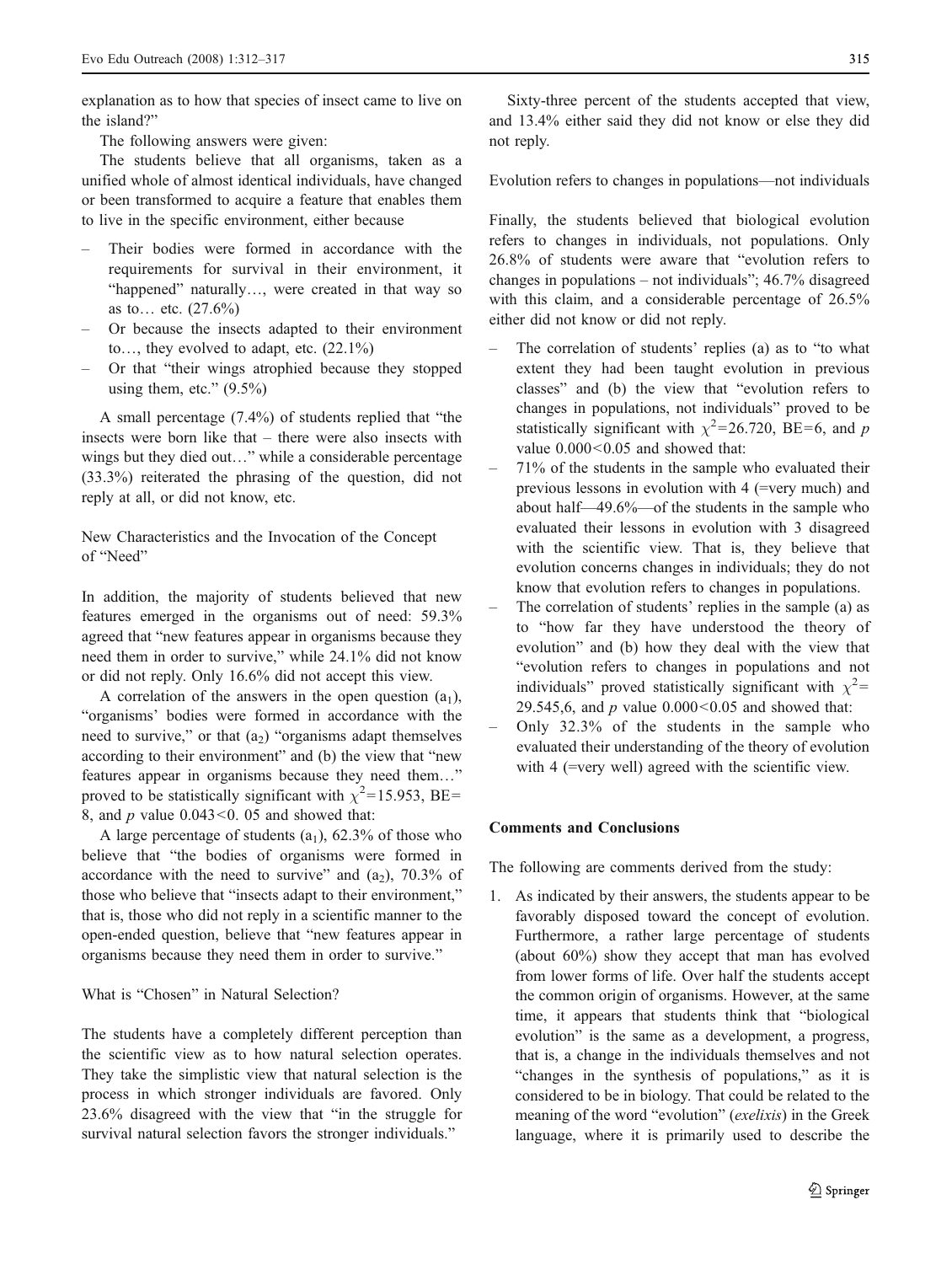<span id="page-4-0"></span>progress made by individuals and/or an improvement in their condition.

- 2. When evolution is called a theory, then the students (42.1%) believe that it is not backed up by evidence. That is also related to the fact that in the Greek language, the word "theory" is often used in the sense of a "conjecture" and also incorporates the element of improvisation. Students are not at all familiar with the scientific meaning of the word "theory." That is why whenever the word theory comes up, it raises doubt and uncertainty with regard to what it is defining. A considerable number of students (34%) chose the reply "Don't know—No answer" on this point.
- 3. The positive answers given by Greek students regarding the coexistence of humans and dinosaurs are a consequence of their ignorance of the history of life on earth.
- 4. Our research found a widespread view that the theory of evolution explains the genesis (origin) of life on earth. Typically, a very low percentage of students (10%) who think they have been taught evolutionary theory "very much" do not link the two subjects.
- 5. Overall, the students do not use natural selection to explain changes in organisms and their answers reveal a total ignorance of the means with which these occur. They treat organisms as a unified total of almost identical individuals that change at the same time due to need and use the schemas of transmutationism and transformationism as do the advocates of the corresponding theories of evolution (Mayr [2001](#page-5-0)) who do not use population thinking. These schemas based on essentialistic thinking are used even today because population thinking has not been encouraged.

Throughout their biology education, the students are not familiarized with the concept of intraspecies variation. Therefore, it is not easy for them to apply a model of selection on a totality of individuals whom they have been accustomed to viewing as similar, that is, a totality of individuals consisting of almost identical individuals.

Due to the fact that they are not at all familiar with the concept of intraspecies variation, they believe that the appearance of new "suitable" features happens to facilitate the organisms, whenever a need arises. That is, their reasoning schema is reversed.

In Conclusion The research results show that the students appear to have a positive view of the idea of evolution, the evolution of man, and the common origin of organisms. However, they have retained many alternative views, or else they are completely in ignorance of basic issues in evolutionary theory regarding: (a) what is considered evolution in biology, (b) the main mechanism of evolutionary changes in what is considered in biology as natural selection, (c) what the theory of evolution actually explains, and (d) what the word theory means in science.

At least in Greece, these views still prevail because the theory of evolution is marginalized in the teaching of biology in Greek schools and the evolutionary view of organisms does not pervade the entirety of biology teaching.

Students' biology education does not help them formulate overall conceptual structures to enable them to understand the question of biological change, so they are left to draw their own conclusions or are forced to use pprims (phenomenological primitives), such as the concept of need (Southerland et al. [2001](#page-5-0)).

Moreover, because the teaching of evolutionary theory is marginalized, not even teachers who want to teach evolution (this only happens in junior high school as referred to above) are equipped to deal with students' alternative views—some of which they themselves share nor have they ever had the opportunity to discuss the problems they face (Prinou et al. [2005](#page-5-0)).

The way things are now in Greek schools is that students are condemned, without their knowledge, to ignorance of a scientific theory that is of such importance to biology.

Passing over the teaching of the evolutionary theory, for whatever reason, is unjustifiable.

Possible reasons could be historical reasons such as the tight bond between the Orthodox Church and state, along with the antievolutionary polemic from Church circles or from various Christian organizations (analytically in Prinou et al. [2008](#page-5-0)).

For if factors that fight its teaching are perpetuating a tradition inherited from the past out of fear that students' religious faith will be shaken, reliable research (Bishop and Anderson [1990](#page-5-0); Demastes et al. [1995](#page-5-0)) has shown that students' understanding of evolutionary theory and their ability to use it can be improved without affecting their beliefs.

In jest, one could say that the opposition on the part of those who have restricted the teaching of evolution in different parts of the world generally and in Greek schools particularly recalls the Englishwoman who, when informed of Darwin's theory, cried: "We have descended from the apes! Let's hope it isn't true. But if it is, let us pray that people won't hear about it!" (Blan [1995](#page-5-0), p.17 in the Greek edition).

#### References

- Aguillard D. Evolution education in Louisiana public schools: a decade following Edwards v Aguillard. Am Biol Teach 1999;61  $(3):182-8.$
- Barberá O, Beatriz Z, Pérez-Pla JF. Biology curriculum in twentiethcentury Spain. Sci Educ 1999;83:97–111.